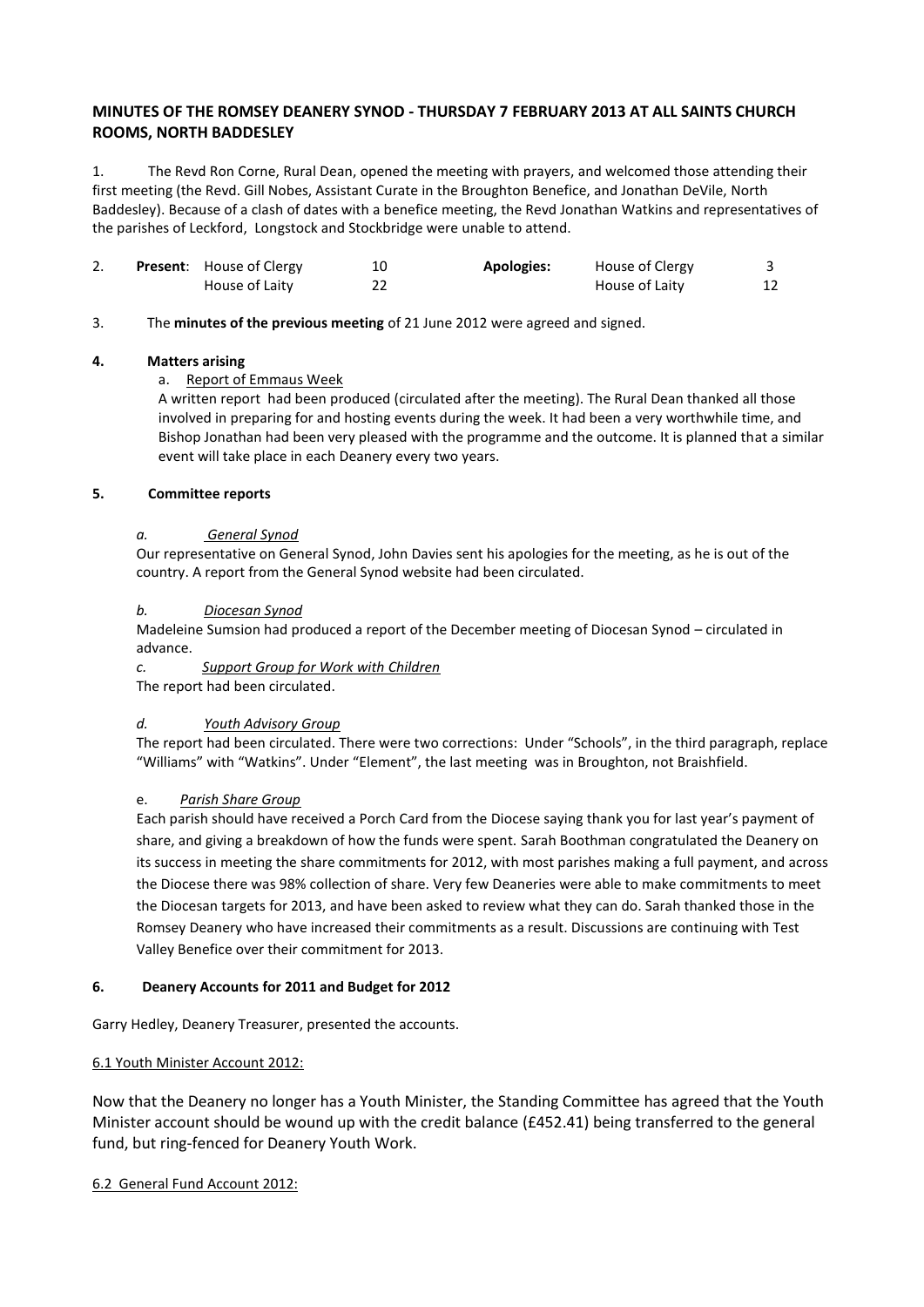The account had benefited from two "one off" credits. £2710 held by the Diocese, which is the Deanery share of fees, has been drawn down on request from the Standing Committee as a Mission Fund. In addition a total of £405 from two obsolete Deanery Social Work funds has been transferred into the account. This leaves the fund with a very comfortable balance to carry forward.

The accounts for 2012 were accepted by Synod by general assent.

### 6.3 Deanery Budget for 2013

The budget for 2013 is broken down into three elements.

- (i) The Mission Fund will be reserved for Mission Work in the Deanery ( yet to be identified, but an example in 2012 was Emmaus Week, which incurred expenses for publicity and hospitality).
- (ii) The expenses of running the Deanery and Synod (the General Fund) were expected to be similar to this year. Given the healthy balance in the account, the parish levy is proposed to remain at £22 per 50 on the electoral role.
- (iii) The budget for youth work in the Deanery is uncertain for 2013, as the first full year without a Youth Minister. A levy of £8 per 50 on the electoral role is proposed. This replaced the £100 per parish levied last year, and is a decrease for every parish except Romsey.

**Budget and Levy for 2013** Proposed – Sarah Boothman; Seconded – Derek Allen (Ampfield.

The budget and levy was accepted by general assent.

### **7. Benefice Presentation**

7.1 The Revd Peter Gilks talked about the joining of Ampfield Parish with Chilworth and North Baddesley Benefice five years ago. There were no obvious links – including transport links - between Ampfield and the rest of the Benefice.

7.2 The practical decision was made early on for all parishes to use the same lectionary, although they had different services.

7.3 Looking at the pros and cons, Ampfield had lost their resident incumbent (and since, their Vicarage), and the link with Hursley (moved into the Winchester Deanery). North Baddesley had less access to their Vicar, and one service at St John's had to be cut. On the positive side, both ends of the benefice benefited from a larger ministry team, a larger pool of talent (e.g. organists) and had gained a wider circle of friendships. North Baddesley gains from the availability of a larger church, which has been used for funerals, for example, and the lovely site and parish room at Ampfield. The Ampfield Parish Council also encourages use of the woodland area, and Ampfield School is now able to draw children from across the benefice. Ampfield has retained its services, with one per month now led by a lay team. There is more travelling for the clergy team, but that is common to most of the benefices in the Deanery.

7.4 Consideration was given to moving to a single PCC, and that is still an option open for the next few years under the legal process but so far that is not the intention.

7.5 In 2004, North Baddesley Parish started to consider redeveloping the site of All Saints Church with a view to building a new church. This would be funded by the sale of land and from Grants and Trusts. However, the credit crunch then hit and no grants were offered. Planning permission was granted, but it became clear that there would not be sufficient parking for both the Church and flats (which were needed to help fund the building).

7.6 Plans have therefore been significantly revised, with a view to keeping the existing Church and Church Room, but building on improved rooms and entrance area, which would be available for community use. This could be done in two phases, the first of which (new rooms at the back of the church for community use) was attracting some grant funding and could start in the next few years.

## **8. Overseas Mission Committee Presentation.**

Angela Jones presented information about the history of the Deanery Overseas Links with South Rwenzori in Uganda, Burma, Congo, Rwanda and Burundi, illustrated with photographs from the visits between the Romsey and